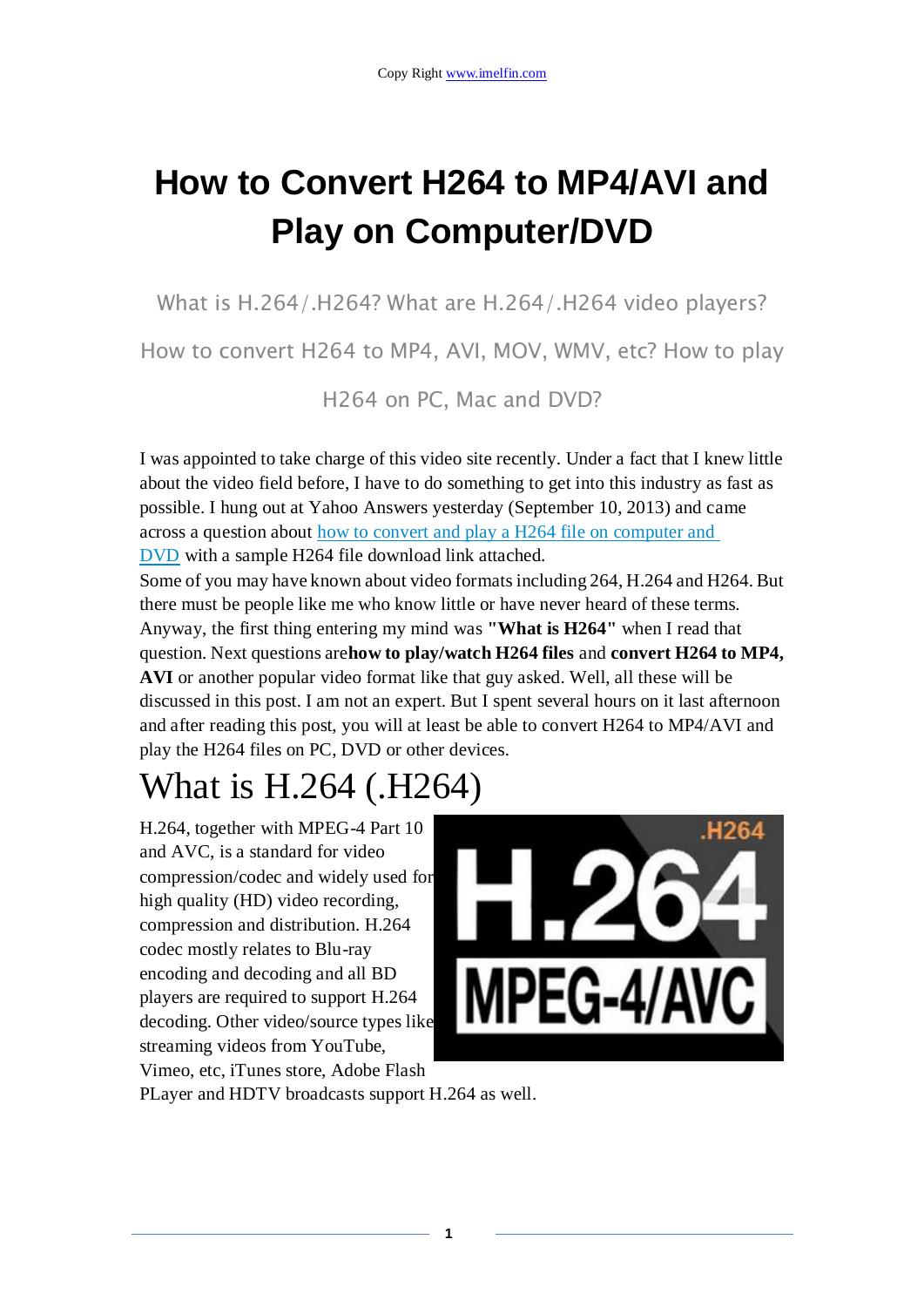Among my findings (primarily from the YA asker), there are actually **video files come in .H264 format** apart from H.264. Video format .H264 is not that common, but DVR (Digital Video Recorder, such as Swann) footage files come in .H264 in many cases. If you want to create H.264 files yourself, you can use rippers like Nero Recode 2 (NeroDigital AVC), Apple Quicktime and X264 (open source).

# How to play H264 files

Publicly recommended H264 player programs include DAPlayer, MediaPlayerLite, VLC, Apple QuickTime, and other mainstream video players with ffdshow DirectShow filter installed (separately). Also, Xbox 360 and PSP are supposed to support H.264. But that does not work in my case. I am testing a .H264 file instead of H.264. If you guys ever tested and found the mentioned program worked, please feel free to leave a comment below.

Badfishlbc introduced a [.H264 video player for playing .H264 files from Swann DVR](http://www.cctvforum.com/viewtopic.php?f=6&t=28275)  [at cctvforum.](http://www.cctvforum.com/viewtopic.php?f=6&t=28275) But that does not work in my case, either.

Anyway, I received no luck after a lot of installations yesterday. In the very end, I astonishedly found a workaround to play the H264 file on my computer by converting H264 file to MP4 or AVI with an amazing tool: YAMB. **It is free, light, easy and fast!** Next, I will tell you **how to use free YAMB to convert H264 to MP4 or AVI**. Fairly simple!

### How to convert H264 to MP4/AVI/etc.

First click to [download YAMB.](http://www.videohelp.com/tools/YAMB)



The installation file is less than 2 M. Double-click the downloaded .exe file to install.

### **Step 1: Launch YAMB.**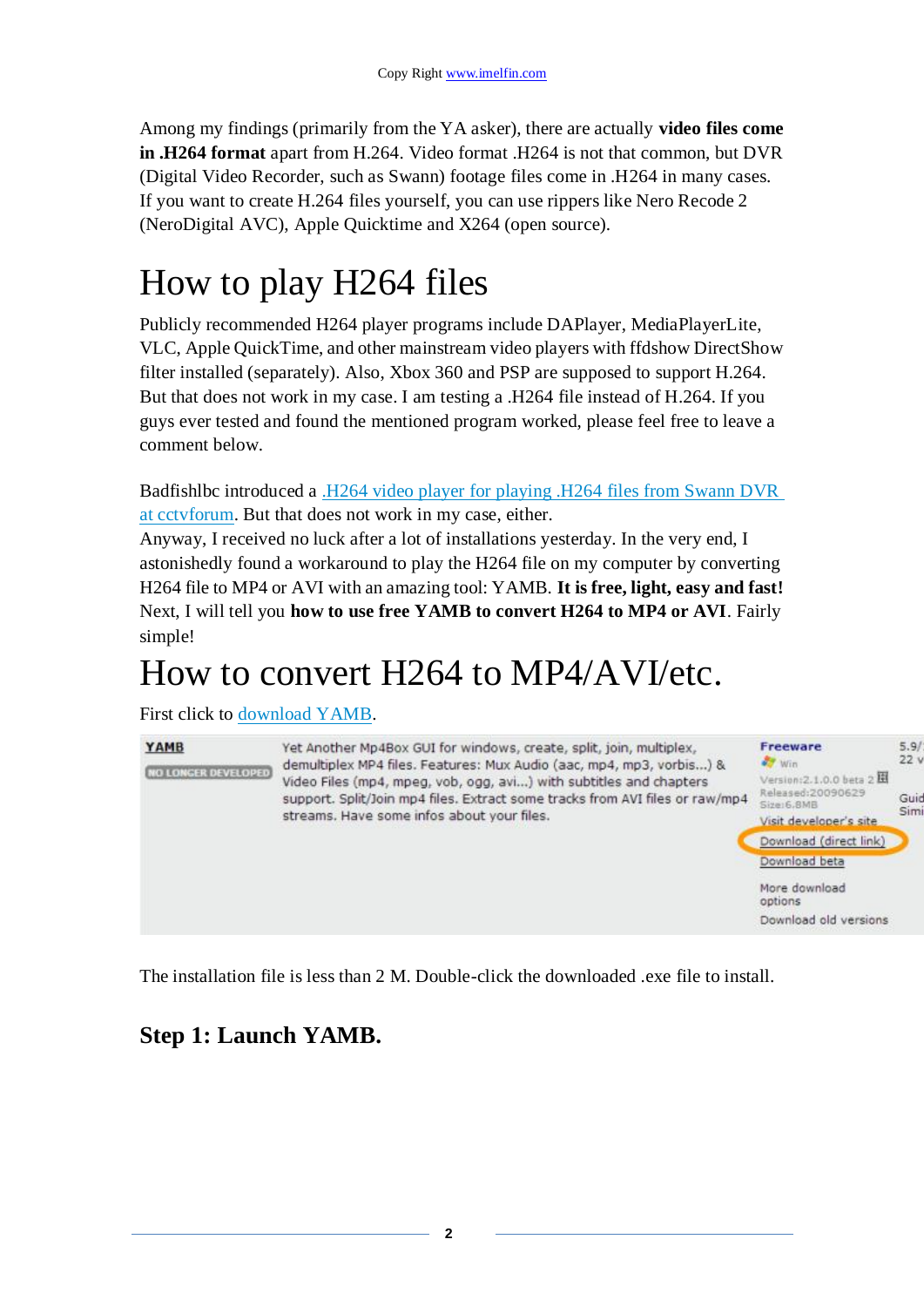| ొల<br><b>YAMB 1.6.0</b> |                     |         |         | ×<br>Θ<br>$\qquad \qquad \Box$ |
|-------------------------|---------------------|---------|---------|--------------------------------|
| Mux<br><u>i</u>         | Splitting & Joining | Extract | Options |                                |
| Audio & Video           |                     |         |         |                                |
|                         |                     |         |         | Add                            |
|                         |                     |         |         |                                |
|                         |                     |         |         | Remove                         |
|                         |                     |         |         | Clear                          |
|                         |                     |         |         |                                |
|                         |                     |         |         | Tags                           |
|                         |                     |         |         |                                |
| Subtitles               |                     |         |         |                                |
|                         |                     |         |         | Add                            |
|                         |                     |         |         | Remove                         |
|                         |                     |         |         | Clear                          |
|                         |                     |         |         |                                |
| Chapters <sup>.</sup>   |                     |         |         |                                |
|                         |                     |         |         | $\cdots$                       |
| Output-                 |                     |         |         |                                |
|                         |                     |         |         | Mux                            |
|                         |                     |         |         |                                |
|                         |                     |         |         | лî                             |

### **Step 2: Add your H.264 or H264 file to YAMB.**

Click "Add" button on the default "Mux" tab to open and add your H.264 or H264 file. You will find the "Output" field turns to MP4 immediately.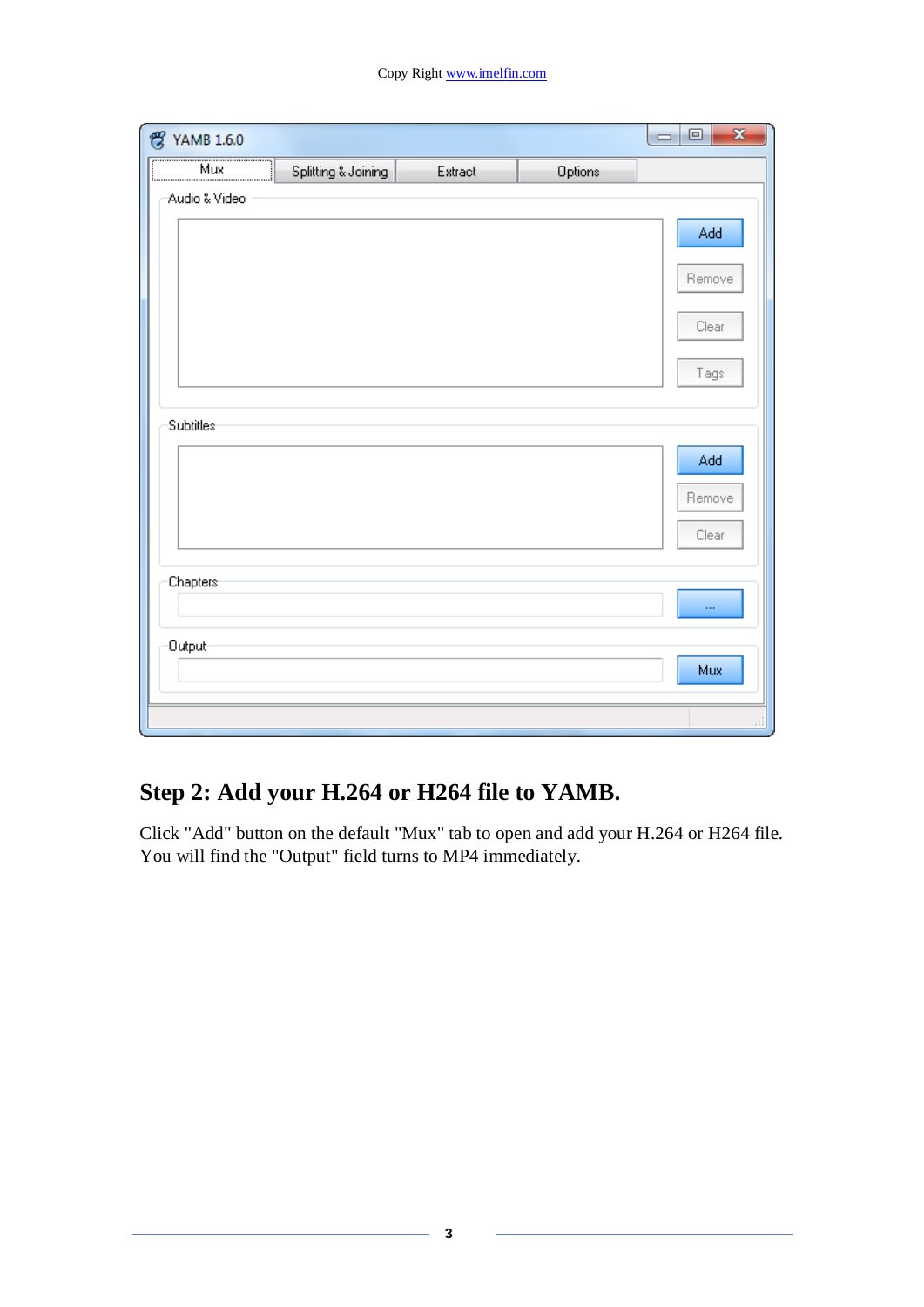| జి<br><b>YAMB 1.6.0</b> |                                     |                 |                   | $\mathbf{x}$<br>Θ<br>$\Box$ |
|-------------------------|-------------------------------------|-----------------|-------------------|-----------------------------|
| Mux                     | Splitting & Joining                 | Extract         | Options           |                             |
| Audio & Video           |                                     |                 |                   |                             |
|                         | F:\download\05_20130826_034616.H264 |                 |                   | Add                         |
|                         |                                     |                 |                   |                             |
|                         |                                     |                 |                   | Remove                      |
|                         |                                     |                 |                   | Clear                       |
|                         |                                     |                 |                   |                             |
|                         |                                     |                 |                   | Tags                        |
|                         |                                     |                 |                   |                             |
| Subtitles               |                                     |                 |                   |                             |
|                         |                                     |                 |                   | Add                         |
|                         |                                     |                 |                   | Remove                      |
|                         |                                     |                 |                   | Clear                       |
|                         |                                     |                 |                   |                             |
| Chapters                |                                     |                 | Output field will |                             |
|                         |                                     | be auto filled. |                   |                             |
| Output-                 |                                     |                 |                   |                             |
|                         | F:\download\05_20130826_034616.mp4  |                 |                   | Mux                         |
|                         |                                     |                 |                   |                             |
|                         |                                     |                 |                   |                             |

Set the "Files of type" as "All supported Files (\*.\*)" **if your H264 file does not display on the "Open" window**.

|         | 20130826 034616.H264                                             |                           |               |
|---------|------------------------------------------------------------------|---------------------------|---------------|
|         | 3] Convert EPUB to PDF with Epubor EPUB to PDF Converter (1).mp3 |                           |               |
| Network |                                                                  |                           |               |
|         | File name:                                                       | 05_20130826_034616.H264   | Joen          |
|         | Files of type:                                                   | All supported Files (*.*) | <b>Jancel</b> |

### **Step 3: Click "Mux" button and start the H264 to MP4**

#### **conversion.**

In seconds (or longer, depends on the source file size), the conversion will be complete. By checking the Yamb log as the screenshot shows below, you will know the muxing finished.

**4**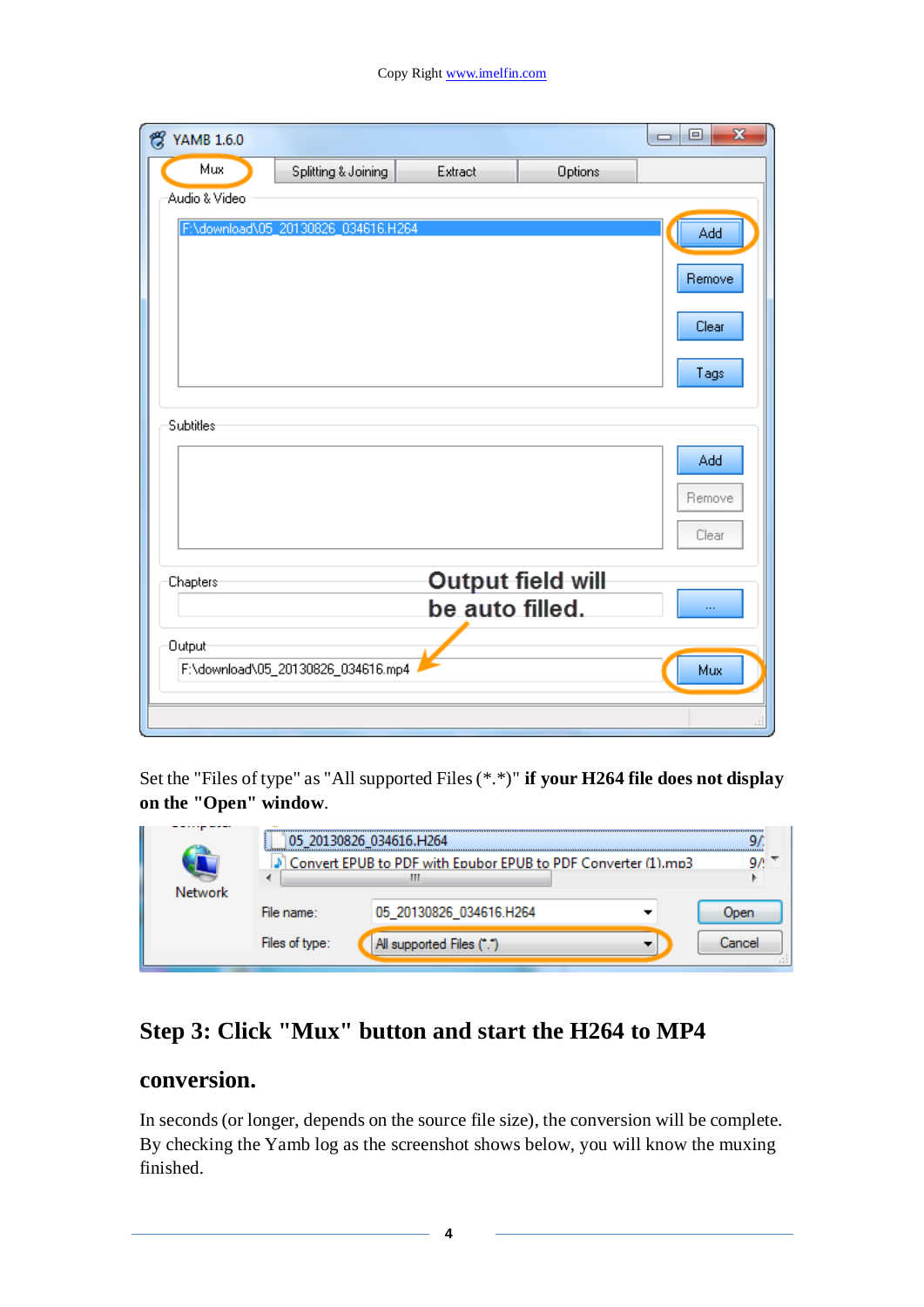#### Copy Right www.imelfin.com

| జి<br><b>YAMB 1.6.0</b>                                                                                                                                                                                                                                      |                                         |         |         | $\Box$           | $\mathbf{x}$<br>回  |
|--------------------------------------------------------------------------------------------------------------------------------------------------------------------------------------------------------------------------------------------------------------|-----------------------------------------|---------|---------|------------------|--------------------|
| Mux                                                                                                                                                                                                                                                          | Splitting & Joining                     | Extract | Options |                  | Log                |
| Yamb<br>[03:54:51]: YAMB 1.6.0 started !<br>$[03:54:51]$ : OS type detection<br>[03:54:51]: Home Edition (version 6.1, Build 7601 : Service Pack 1)<br>[03:54:51]: Checking MP4Box locationMP4Box found.<br>[03:54:51]: Checking MediaInfo.dll0.7.1.2 found. |                                         |         |         |                  | Save<br><b>New</b> |
| [04:01:541: Muxing started.                                                                                                                                                                                                                                  | (U4:01:56]: Muxing finished completely. |         |         |                  | Cut                |
|                                                                                                                                                                                                                                                              |                                         |         |         |                  | Copy               |
| Progress:                                                                                                                                                                                                                                                    |                                         |         |         | $0\,\mathrm{\%}$ | Cancel             |
|                                                                                                                                                                                                                                                              |                                         |         |         |                  |                    |
|                                                                                                                                                                                                                                                              |                                         |         |         |                  |                    |
|                                                                                                                                                                                                                                                              |                                         |         |         |                  |                    |
|                                                                                                                                                                                                                                                              |                                         |         |         |                  |                    |
|                                                                                                                                                                                                                                                              |                                         |         |         |                  |                    |
|                                                                                                                                                                                                                                                              |                                         |         |         |                  |                    |
|                                                                                                                                                                                                                                                              |                                         |         |         |                  |                    |
|                                                                                                                                                                                                                                                              |                                         |         |         |                  |                    |

#### **Check the results**

Switch to the output folder (under the same folder as the source), you will find the MP4 version displayed.

| $\triangle$ Today (1)           |           |
|---------------------------------|-----------|
| 图 05_20130826_034616.mp4        | 9/11/2013 |
| $\blacktriangle$ Yesterday (6)  |           |
| Yamb-1.6.exe                    | 9/10/2013 |
| MPUI.2013-06-29.exe             | 9/10/2013 |
| mplayer_lite_r36100.7z          | 9/10/2013 |
| <b>D</b> PlayBack_V1_0_1_15.exe | 9/10/2013 |
| 05_20130826_034616.H264         | 9/10/2013 |

Double-click the converted MP4 file to open with the default video player program on your PC. Here I was playing with Windows Media Player.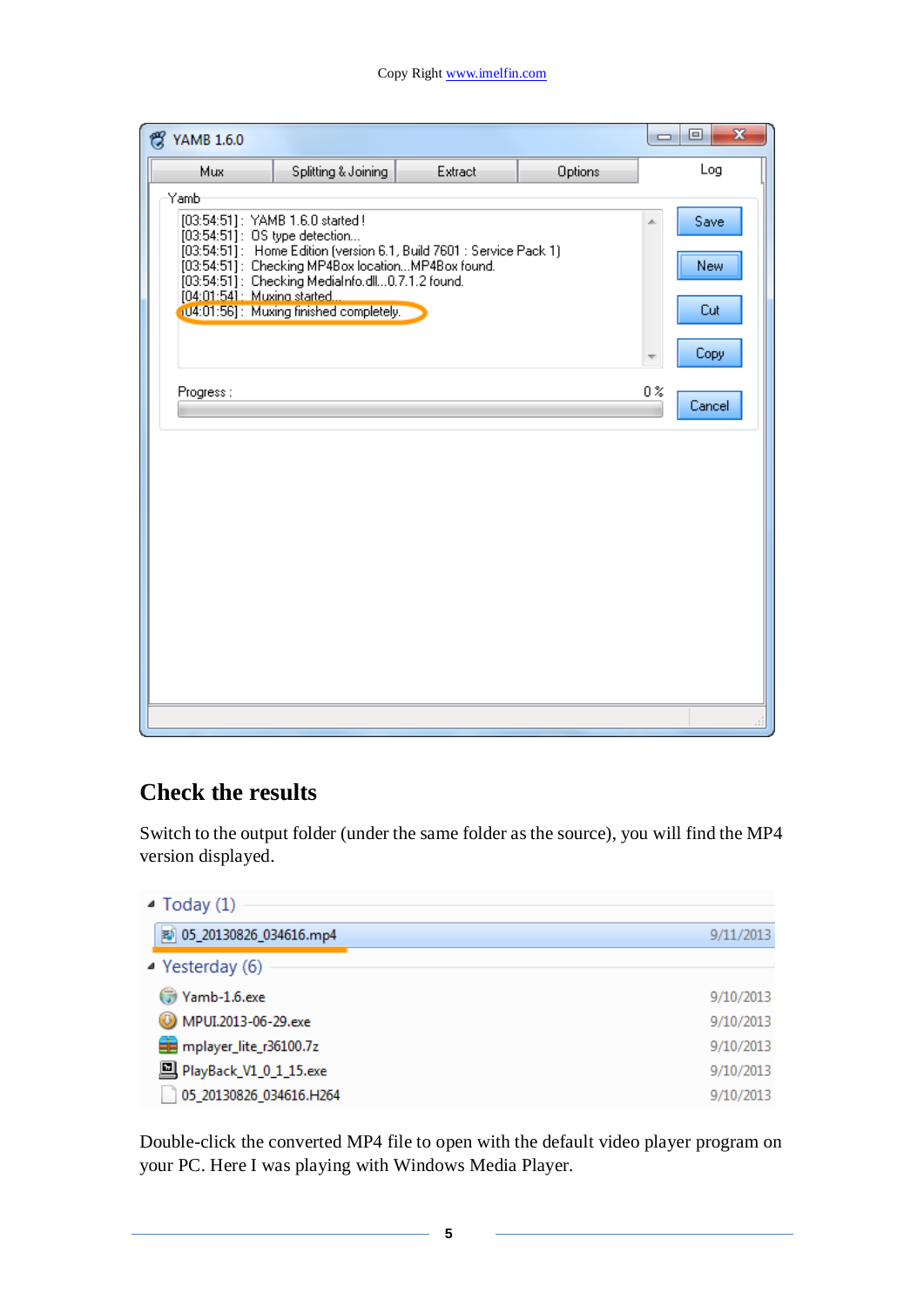

Now we have successfully converted H.264 (.H264) to MP4. By manually changing the file extension as ".AVI", "MOV" or another one, you can easily convert .H264 or H.264 to a standard format and play on Win, Mac, DVD, iPhone, iPod, iPad and any other devices.